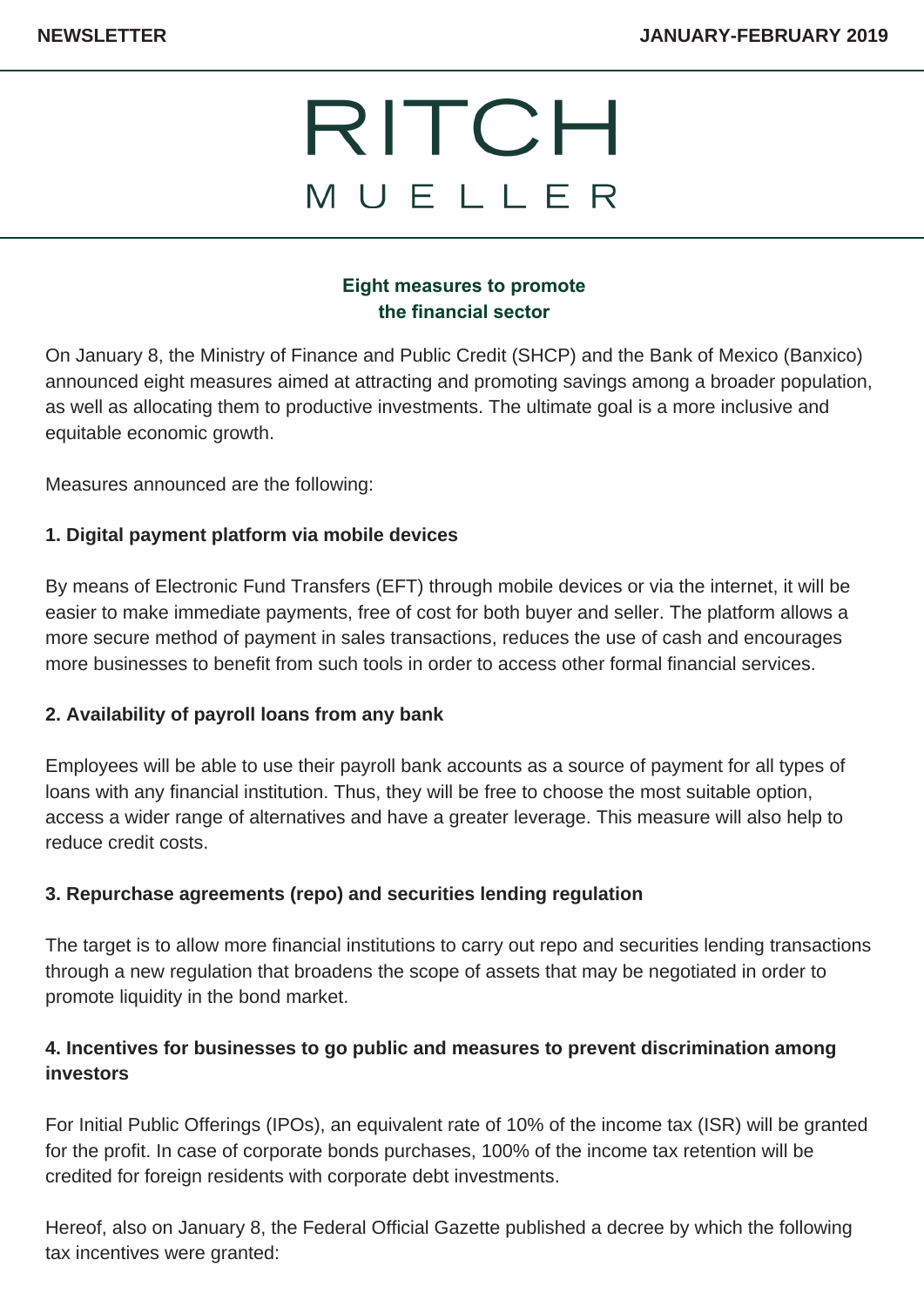# RITCH MUELLER

a) Incentive for residents in Mexico required to withhold income tax from residents abroad regarding interests of notes issued by Mexican entities placed among the investing public through brokerage firms. Such incentive is equivalent to 100% of the income tax that should be withheld in this scenario.

b) For IPOs, a tax incentive is granted for individuals resident in Mexico, as well as entities and individuals abroad, of a reduced 10% income tax rate to earnings derived from disposal of shares issued by Mexican companies resident in the country, for fiscal years 2019, 2020 and 2021. The concession of such incentive is conditioned upon the compliance of requirements set in the decree in this regard.

### **5. Flexibility for financial intermediaries in repo and securities lending transactions**

In order to encourage and strengthen businesses' funding, financial institutions, including Afores, will be authorized to borrow or lend securities issued by such businesses.

### **6. Flexibility in Afores investment policy**

Such measure aims to diversify Afores' investments, especially through productive infrastructure projects in order to strengthen workers' pensions, promote voluntary savings and boost the financial market.

### **7. Elimination of entry barriers for youth between the ages of 15 and 17**

It is provided that young people who have not yet reached the age of 18 may open their first debit account as holders. According to SHCP calculations, this will favor around 7 million youngsters, including those who benefit from government scholarships.

#### **8. Reconfiguration and consolidation of the Development Bank**

The National Savings and Financial Services Bank (BANSEFI) will be transformed into the Welfare Bank, which will focus on the agricultural sector. The purpose is to include rural areas, marginalized municipalities and semi-urban regions without access to commercial banks. The Welfare Bank intends to benefit 15 million new customers and will be comprised by four institutions:

- National Finance of Agricultural, Rural, Forestry and Fisheries Development (FND)
- Capitalization and Investment Fund for the Rural Sector (FOCIR)
- Shared Risk Trust (FIRCO)
- Agroasemex